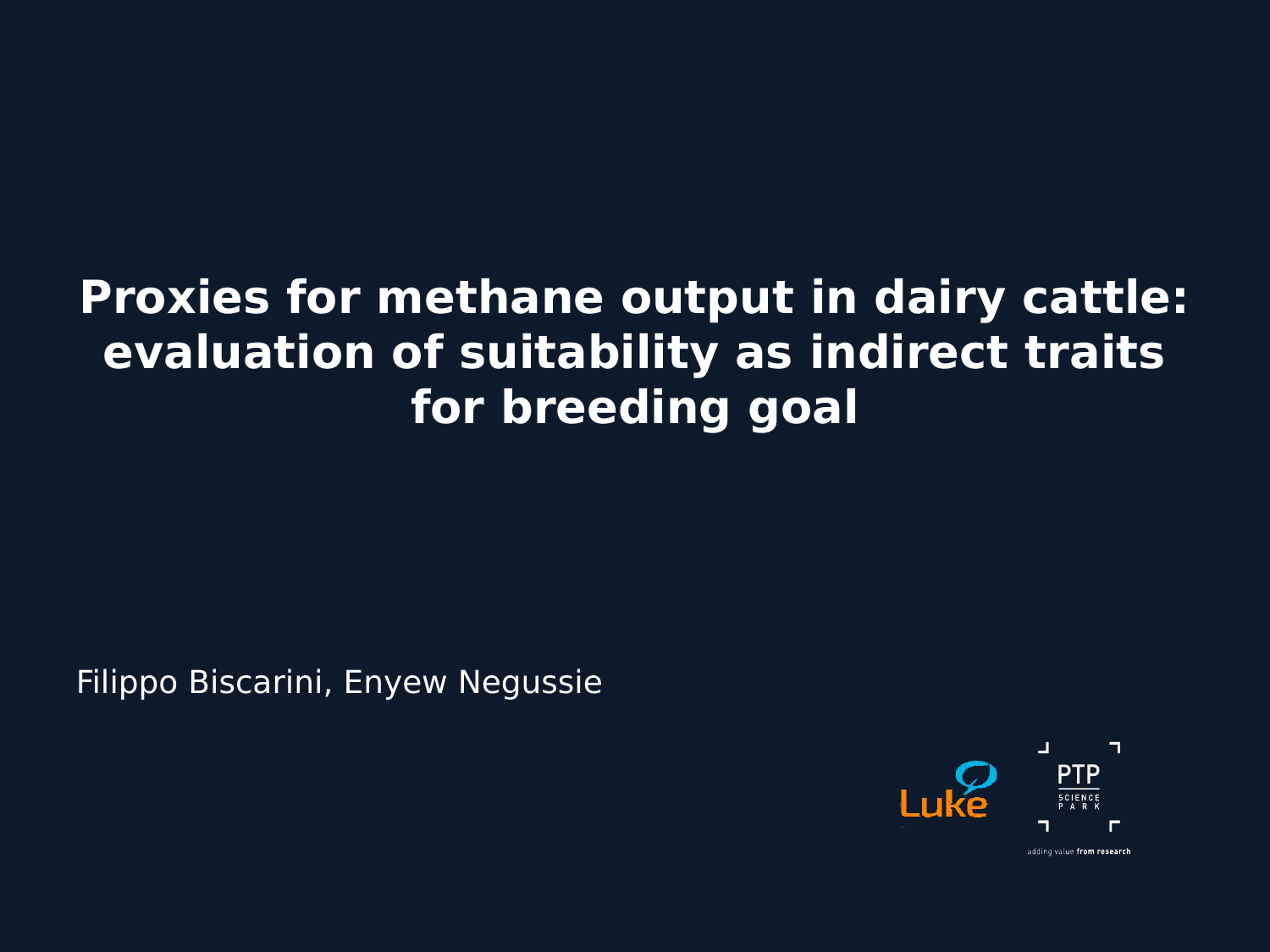## **Why methane?**



# **Emerging phenotype**

- **Environmental sustainability**
- **Farm efficiency**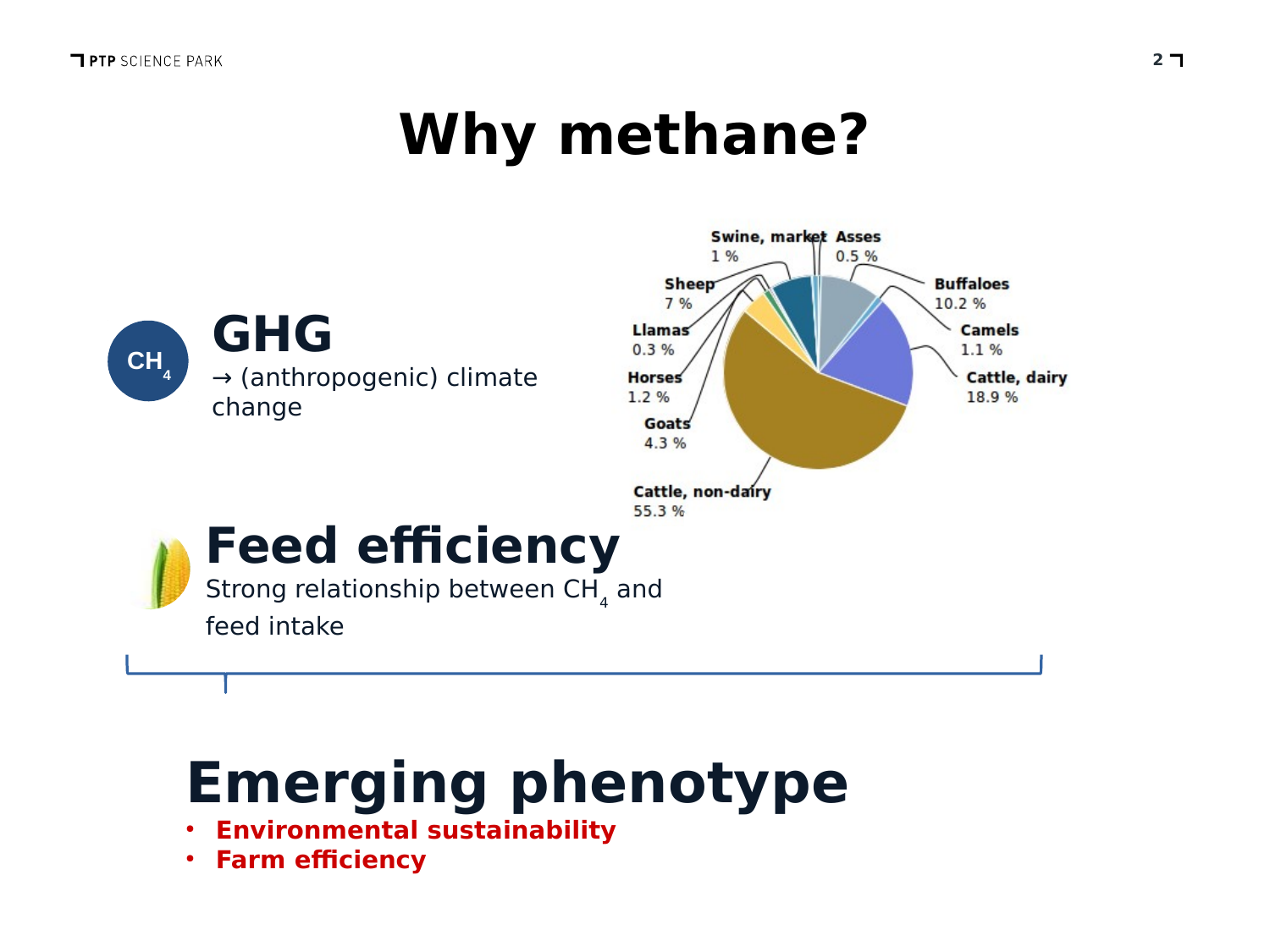## **Mitigation strategies**

### **diet**

e.g. < fibres, > starch (van Gastelen et al., 2015)

#### **probiotics** e.g. yeasts

#### **supplements**

e.g. ionophore antibiotics, tannins, saponins

### **defaunation**

i.e. elimination of protozoa

## **immunization**

e.g. against methanogenic Archaea

**breeding** cumulative and permanent results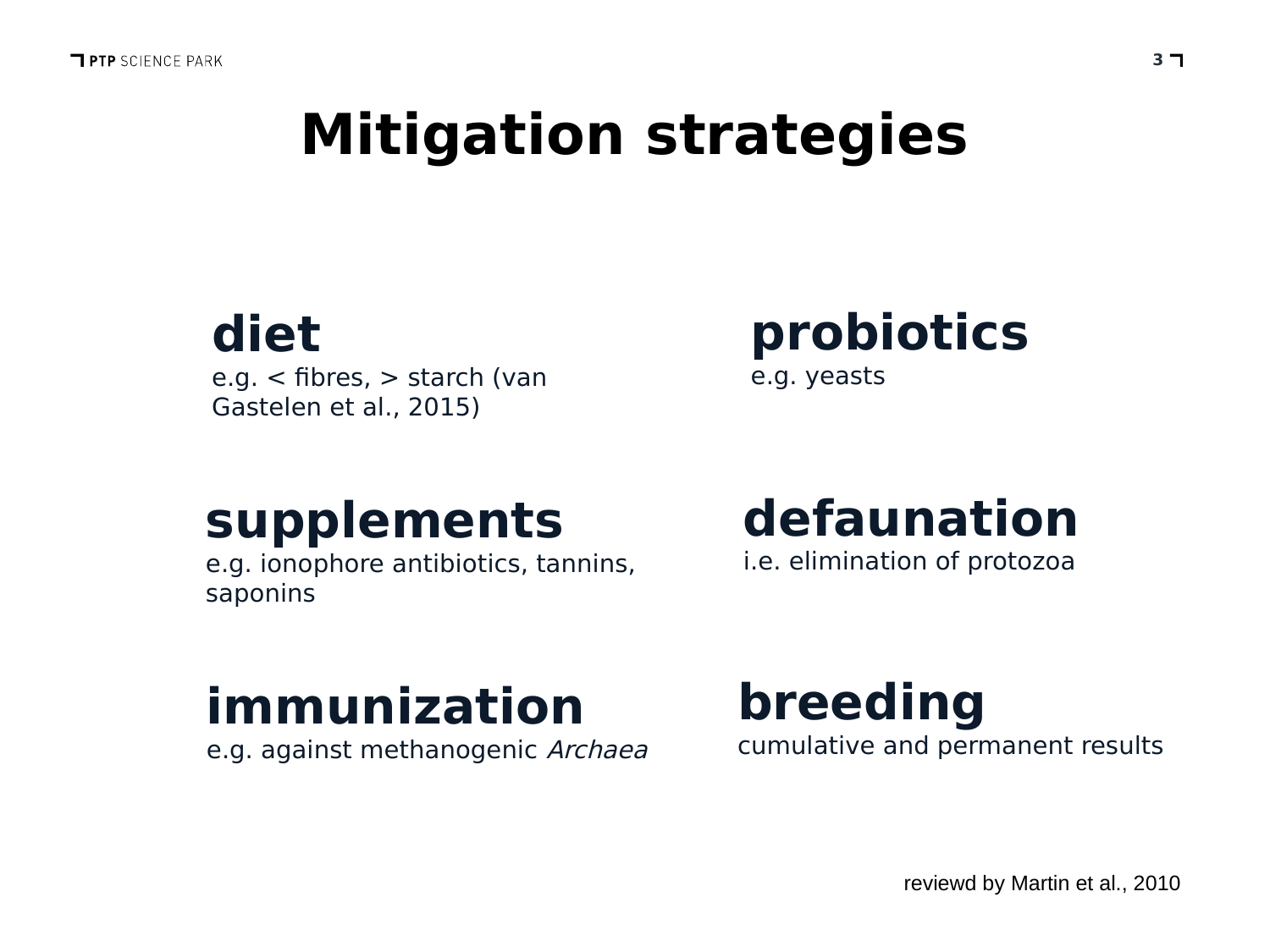# **The breeding option**

- **direct selection** against methane emissions
- **ruminal CH**<sub>4</sub> to be measured on individual animals
- e.g. **respiration chambers,** GreenFeed
- cumulative, sustainable, longterm, least-cost strategy



methane emissions shown to be **heritable**

heritability estimates: e.g.  $h^2 \sim 0.20$  in beef cattle (Donoghue et al. 2013)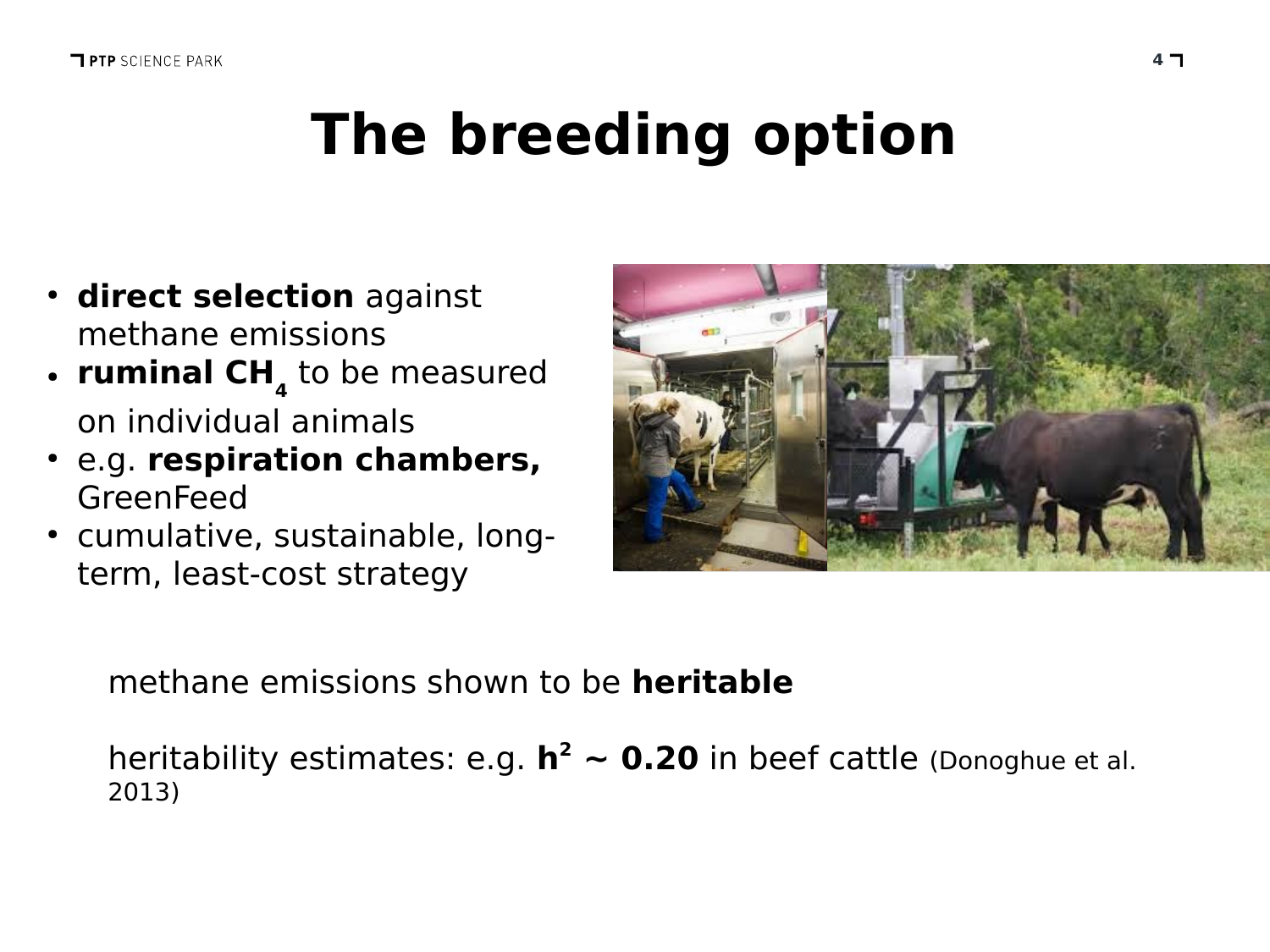## **However**

- **Direct measurement** of methane output is **expensive**, **time-consuming** and **labor intensive**
- Not really applicable on a large scale and routine basis (required for a breeding programme)

finding **alternative measures** that are **related** to **methane** production/emission and can be **feasibly collected** on a **large scale** and **routine** basis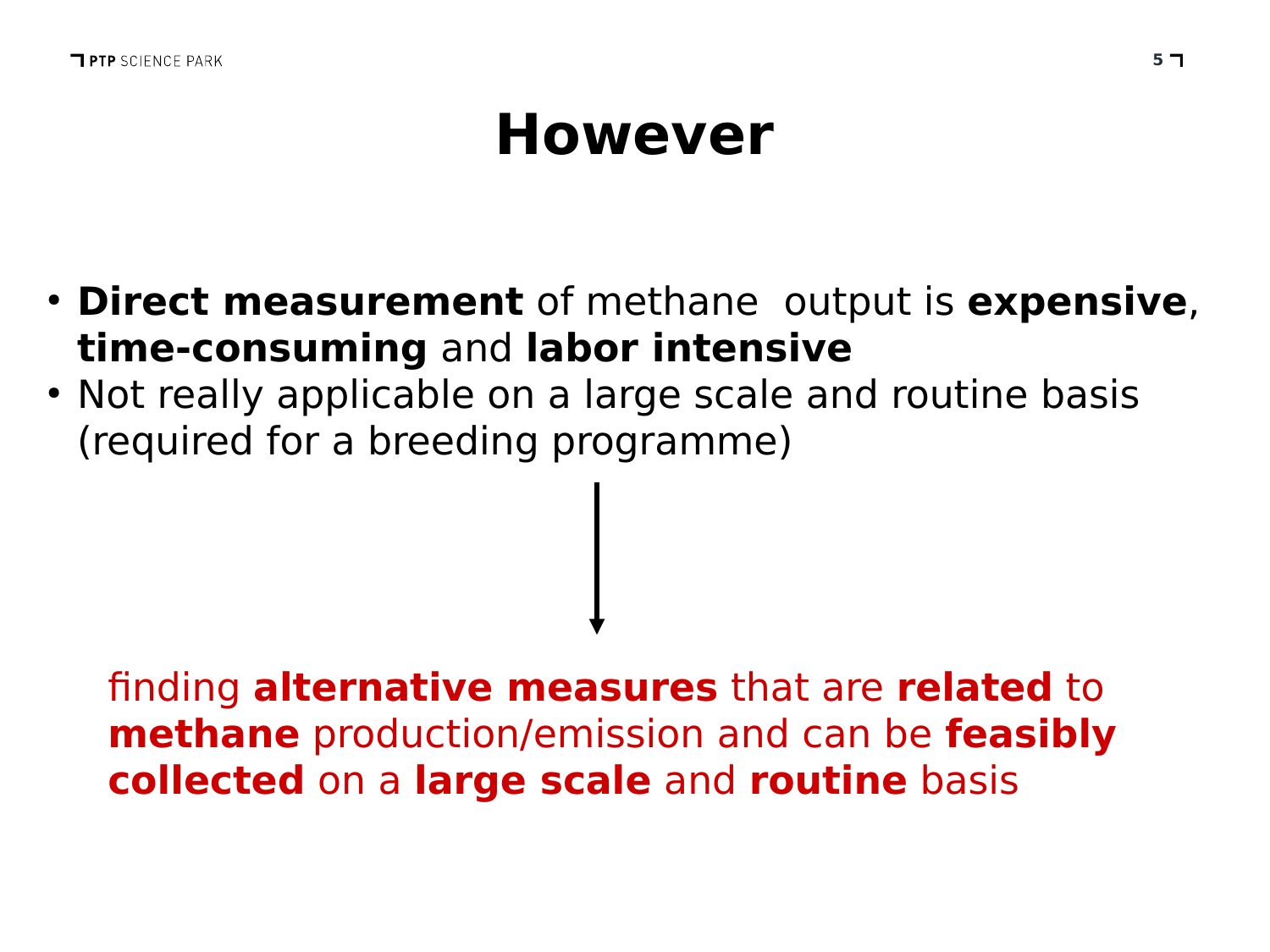# need for **proxies**

Proxies are **Proxies** are traits/measurements that "approximate" individual methane output, and have desirable characteristics (cheap, easy to measure, robust ...)



Methane production in the rumen is related to many biological processes:

- **Feed intake**
- **Body weight**
- **Rumination**
- **Milk yield**
- **Milk composition**
- $\cdot$  etc  $\dots$

Borrowing from a "minor" guitarist: this is the quest for our **"proxy" lady**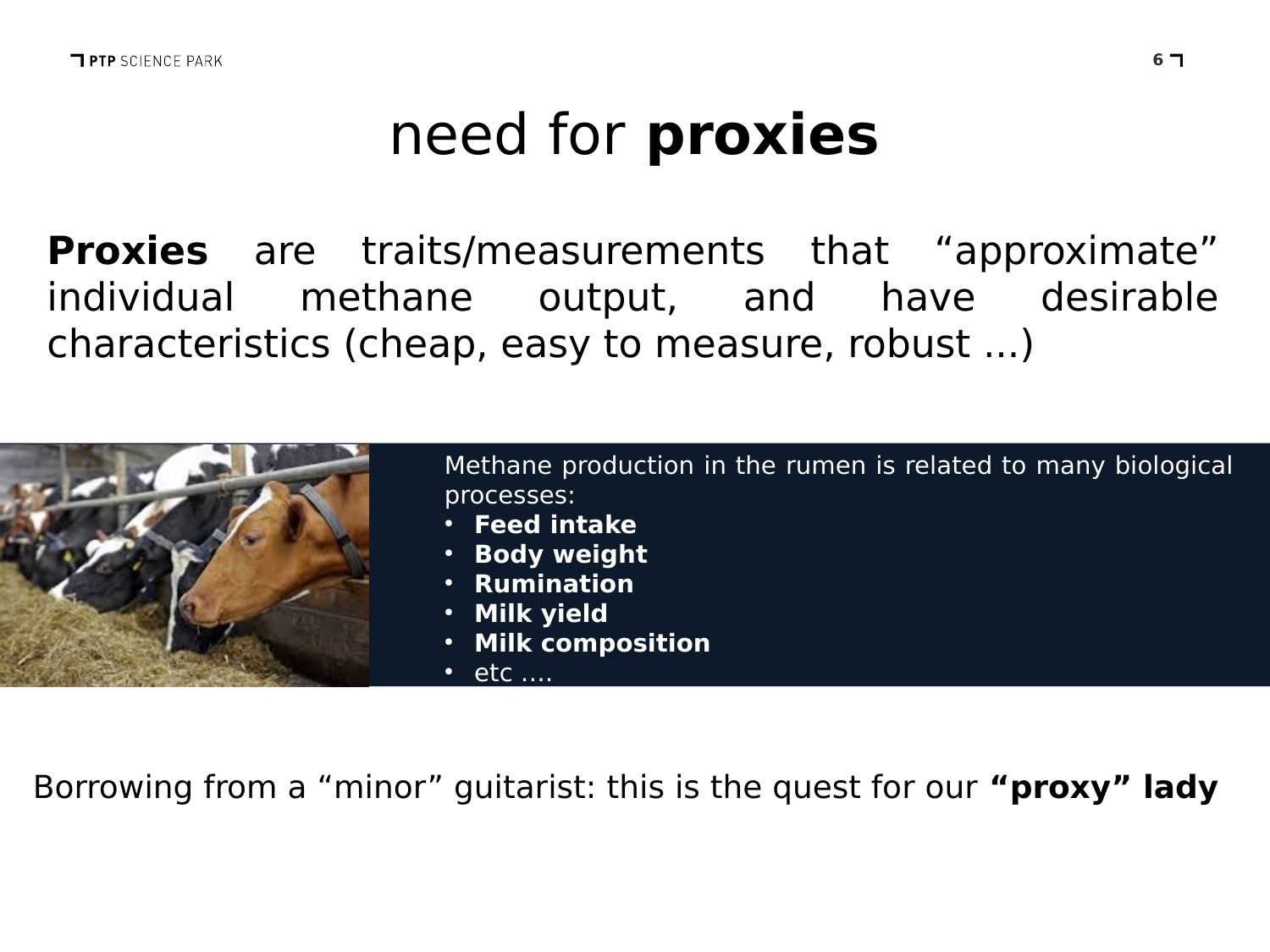# **Types of proxies**

| proxy                              | easy    | accuracy      | cost     | invasive       | throughput |
|------------------------------------|---------|---------------|----------|----------------|------------|
| <b>Milk MIR</b>                    | $***$   | high          | low      | no             | high       |
| <b>Rumen fatty acids</b>           | $\star$ | moderate      | high     | limited        | moderate   |
| Rumen volume /<br>sonogram         | $**$    | $\tilde{?}$   | moderate | n <sub>o</sub> | limited    |
| Feed intake /<br>efficiency        | $**$    | very high     | high     | n <sub>o</sub> | moderate   |
| Body weight / milk<br>yield        | *****   | moderate      | low      | no             | moderate   |
| <b>Rumen activity</b><br>(sensors) | ****    | moderate      | moderate | n <sub>o</sub> | huge       |
| Laser methane<br>detector          | ****    | controversial | high     | no             | high       |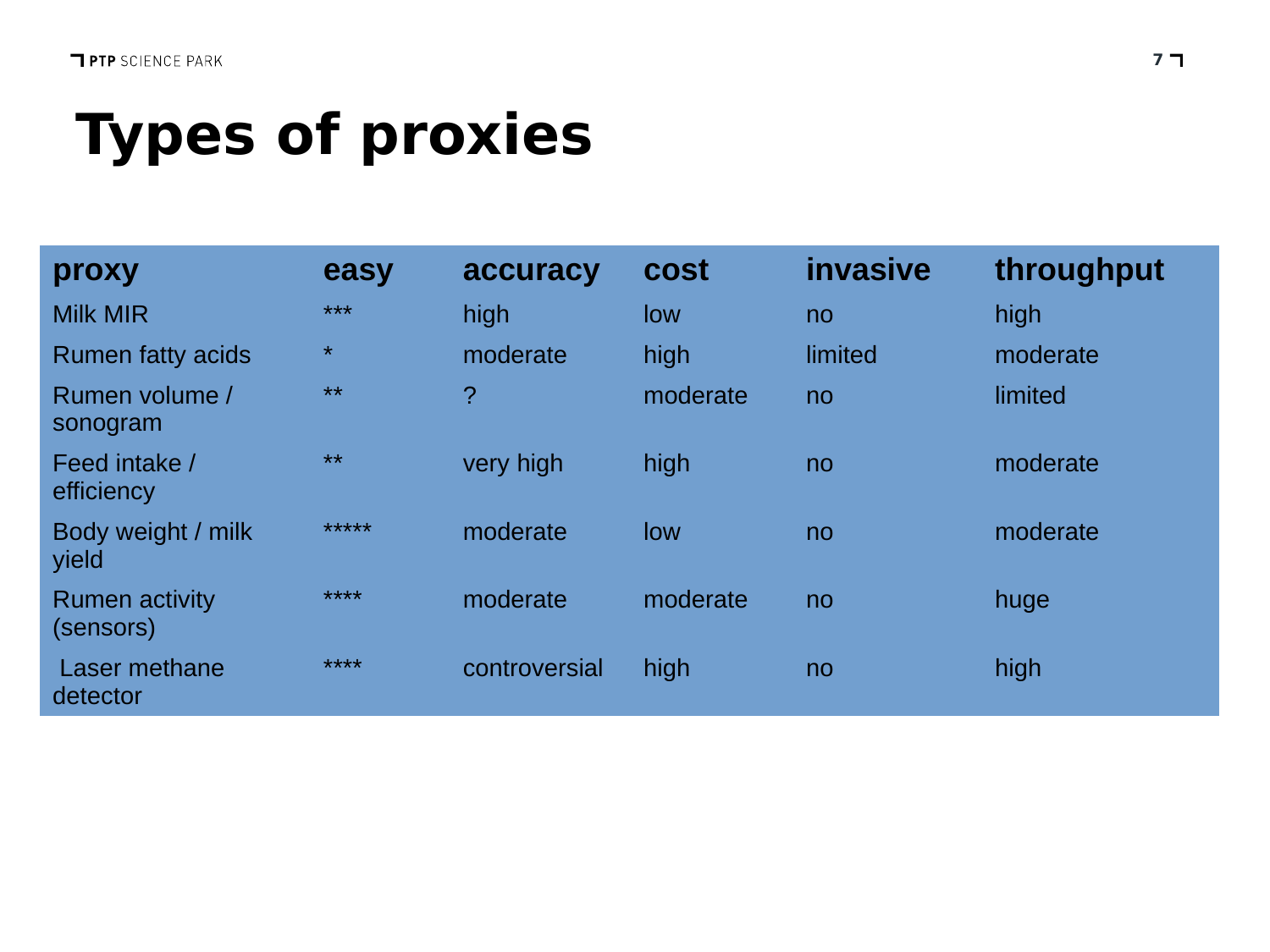# **A couple of illustrations**

**rumen sensors**

(rumination tag)





measure rumination activity (time) and movement of the animals

rumination activity has been associated to **metabolism** (e.g. blood glucose, proteins, ...) and **DMI** [Soriani et al., JAS 2012]

probably **related** also to **methane** emissions!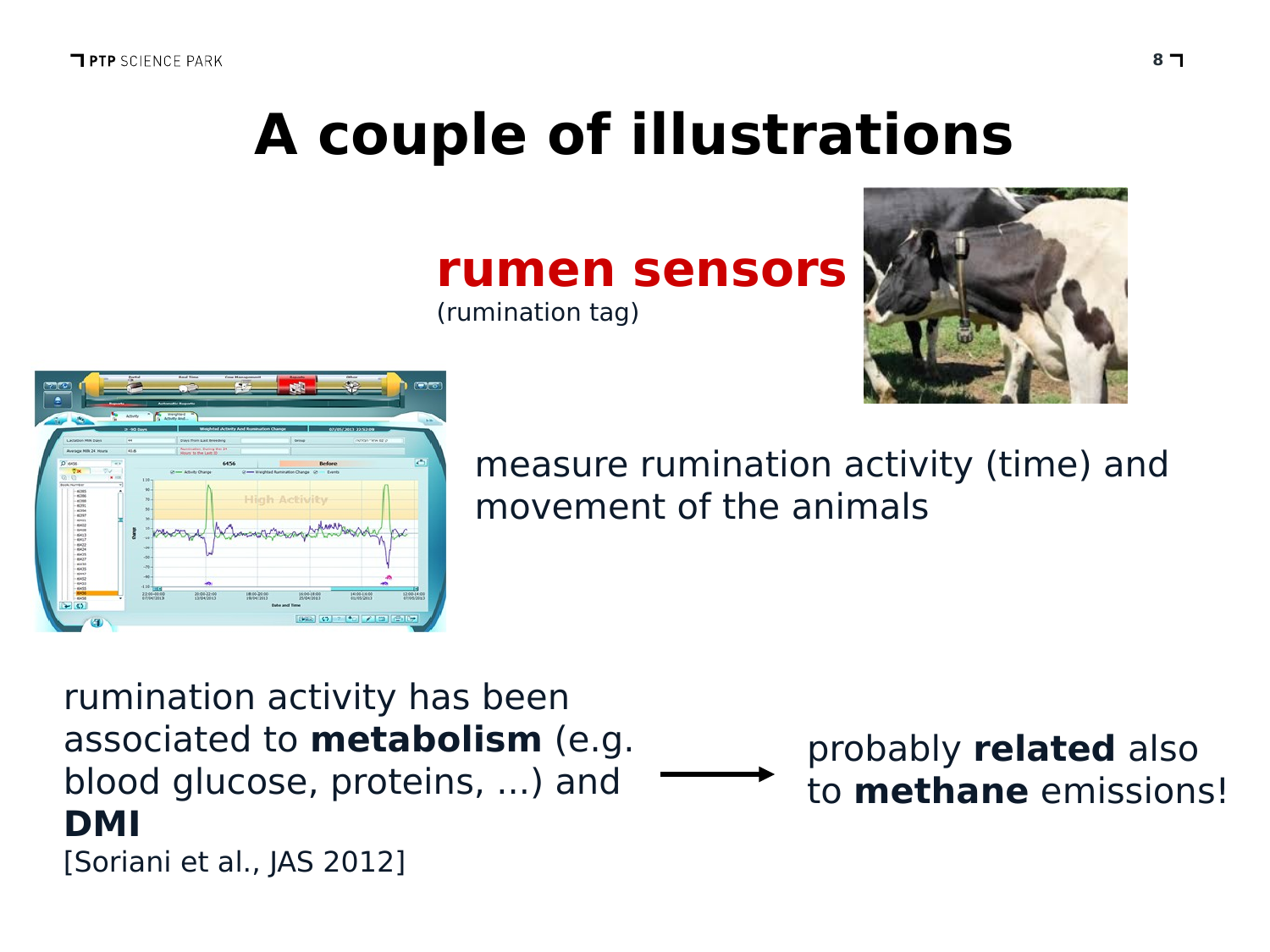# **A couple of illustrations**

### **predicting equations**

e.g.

- from **DMI** [de Haas et al., 2011]
- **from combination of traits** (production, body weight, DMI, ruminal liquor parameters etc …) [Biscarini, unpublished]

|                   | Model 1 | Model 2 | Model 3 |
|-------------------|---------|---------|---------|
| correlation 0.566 |         | 0.626   | 0.786   |
| std dev           | 0.124   | 0.118   | 0.056   |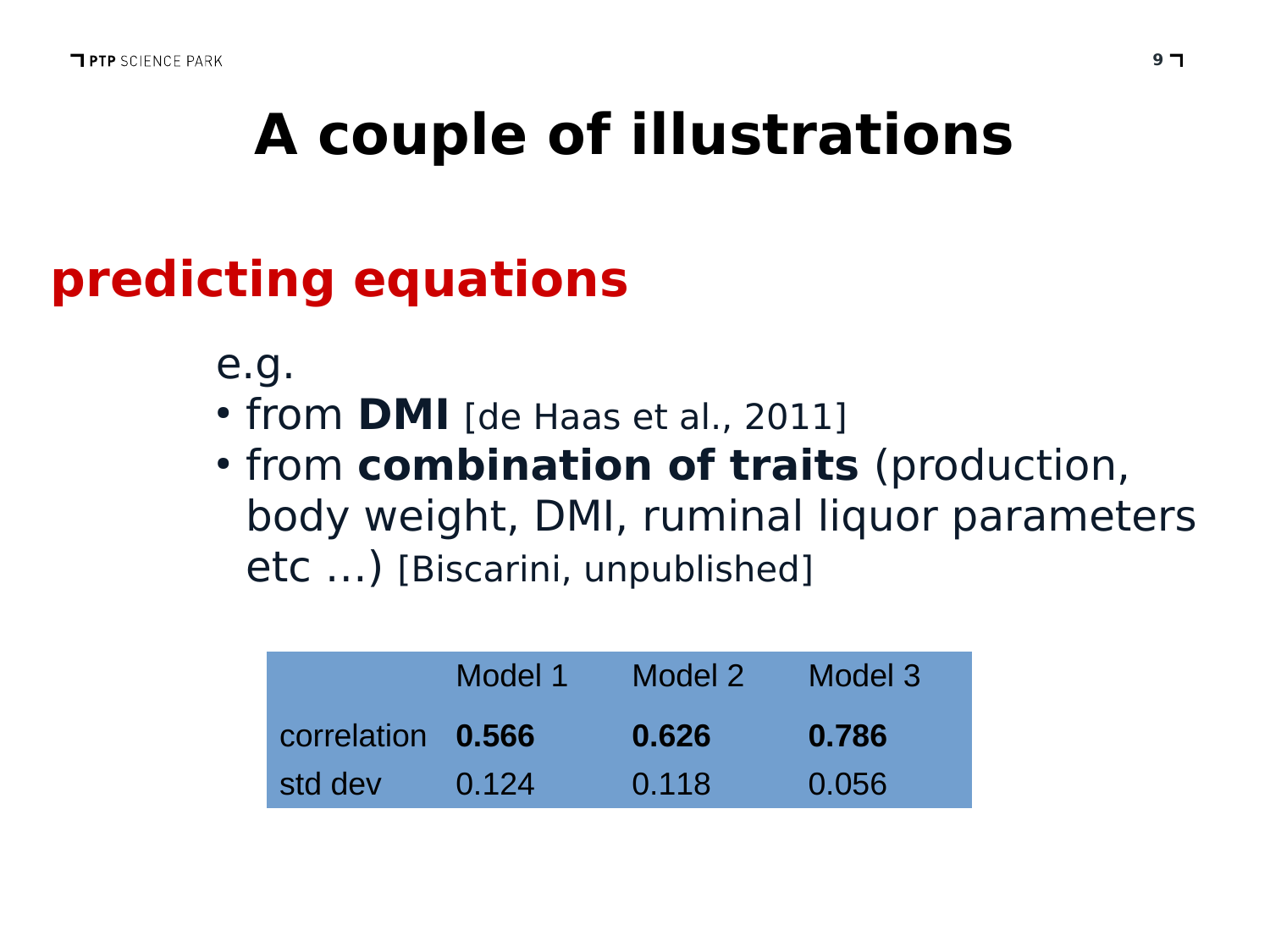## future **perspectives**

#### Systematic review of possible proxies for CH4: pros and cons, suitability for breeding

This work is being carried on within two European projects:

- Ruminomics (FP7)
- Methagene (COST action)





#### Meta-analysis of results from literature/other studies